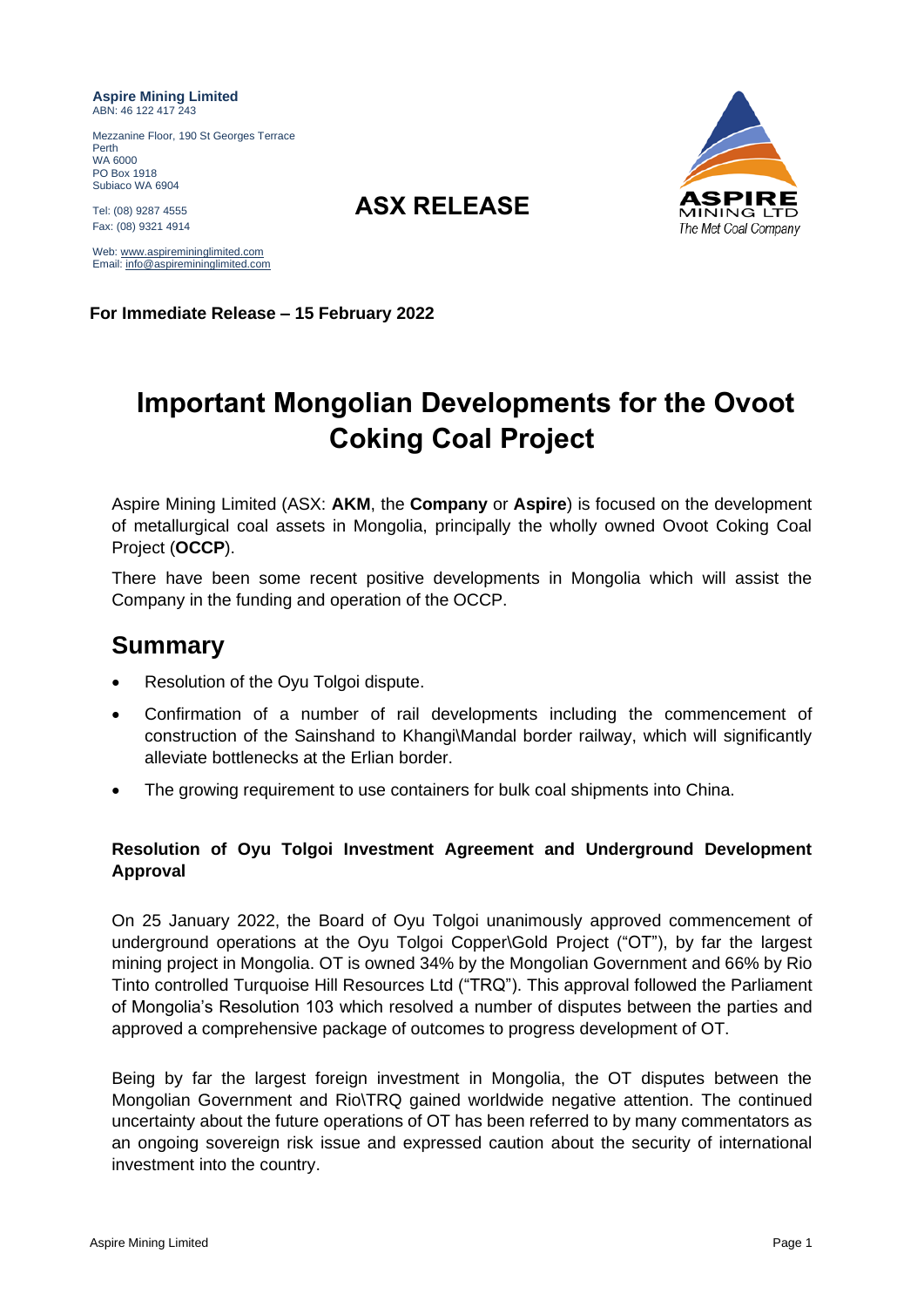The OT Project is described by TRQ CEO Steve Thibeault as a "once in a generation mine that when finished is expected to be one of the largest copper producing mines in the world and a generator of vast economic value and employment in Mongolia."

While the circumstances of Aspire and its OCCP are vastly different, nevertheless Aspire sees this as a watershed moment in revitalising the attractiveness of Mongolia as a standout destination for foreign investment combined with its excellent geological prospectivity and its strategic location in Asia.

This was confirmed by Mr Luvsannamsrain Oyun-Erdene, the Prime Minister of Mongolia who noted that;

"*The commencement of Oyu Tolgoi underground mining operations demonstrates to the world that Mongolia can work together with investors in a sustainable manner and become a trusted partner. As part of our "New Recovery Policy," I am happy to express Mongolia's readiness to work actively and mutually beneficially with global investors and partners."*



## **Major Mongolian Rail Developments**

*Figure 1: Map of Mongolian Rail Developments*

There are significant tangible developments in rail that will significantly enhance the capacity of Mongolia to export to China, including:

1. The commissioning of the 416 km long Zuunbayan – Tavan Tolgoi Railway is expected in March 2022.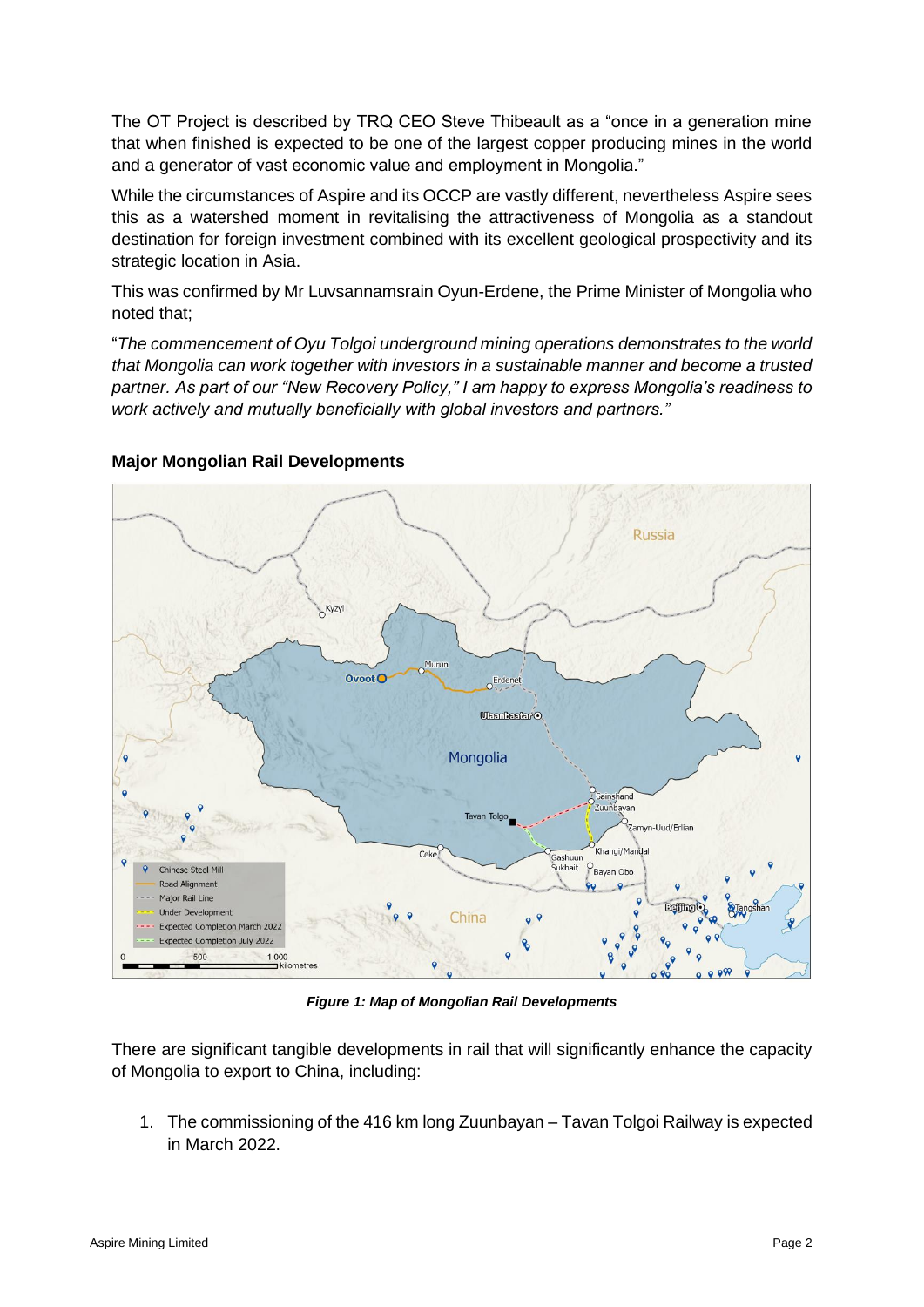- 2. The progress on the 281 km railway from Zuunbayan to Khangi\Mandal. This project is expected to be completed in 2023 and will remove a significant bottleneck that currently exists in the railway from Sainshand to Zamyn -Uud\Erlian.
- 3. Chinese rail authorities noting that they intend to extend the Erlian border checkpoint after the 2022 Lunar New Year celebrations, boosting Mongolian export capacity through Zamyn-Uud.
- 4. The expectation that the Tavan Tolgoi Gashuua Sukhait railway will be completed in July 2022, with the construction of the much shorter Gashuua Sukhait to Grants Mod railway that will deliver Mongolian coal directly into China, railway to start May 2022.

The Mongolia\China border at Khangi\Mandal is already receiving Mongolian iron ore exports by truck. The Mongolian Government has prioritised both the 281 km rail extension to Khangi and the Khangi\Mandal border for a significant upgrade to its terminal activities as well as introducing container handling capabilities.

Aspire's OCCP is planning to use both the expanded Zamyn-Uud\Erlian and Khangi\Mandal borders to export coking coal as well as markets accessible through the Russian rail system to the north.

## **Introducing Containers to Move Coking Coal into China**

Chinese border officials have recently been encouraging Mongolian iron ore and coal exporters to use containers through the Zamyn -Uud\Erlian border which we expect will also be extended to the Khangi\Mandal border once the railway connection has been completed.

While containers are more expensive on a per tonne basis than bulk carriers, there are specific benefits at the Mongolian\China border due to the change in rail gauge requiring transshipment. There are also environmental and commercial benefits in reducing coal dust and coal losses during transport as well as providing additional product quality control over the entire logistics chain through to the end customer.

This mode of transport will be of particular benefit to Mongolian washed coking coal exporters such as Aspire and its OCCP.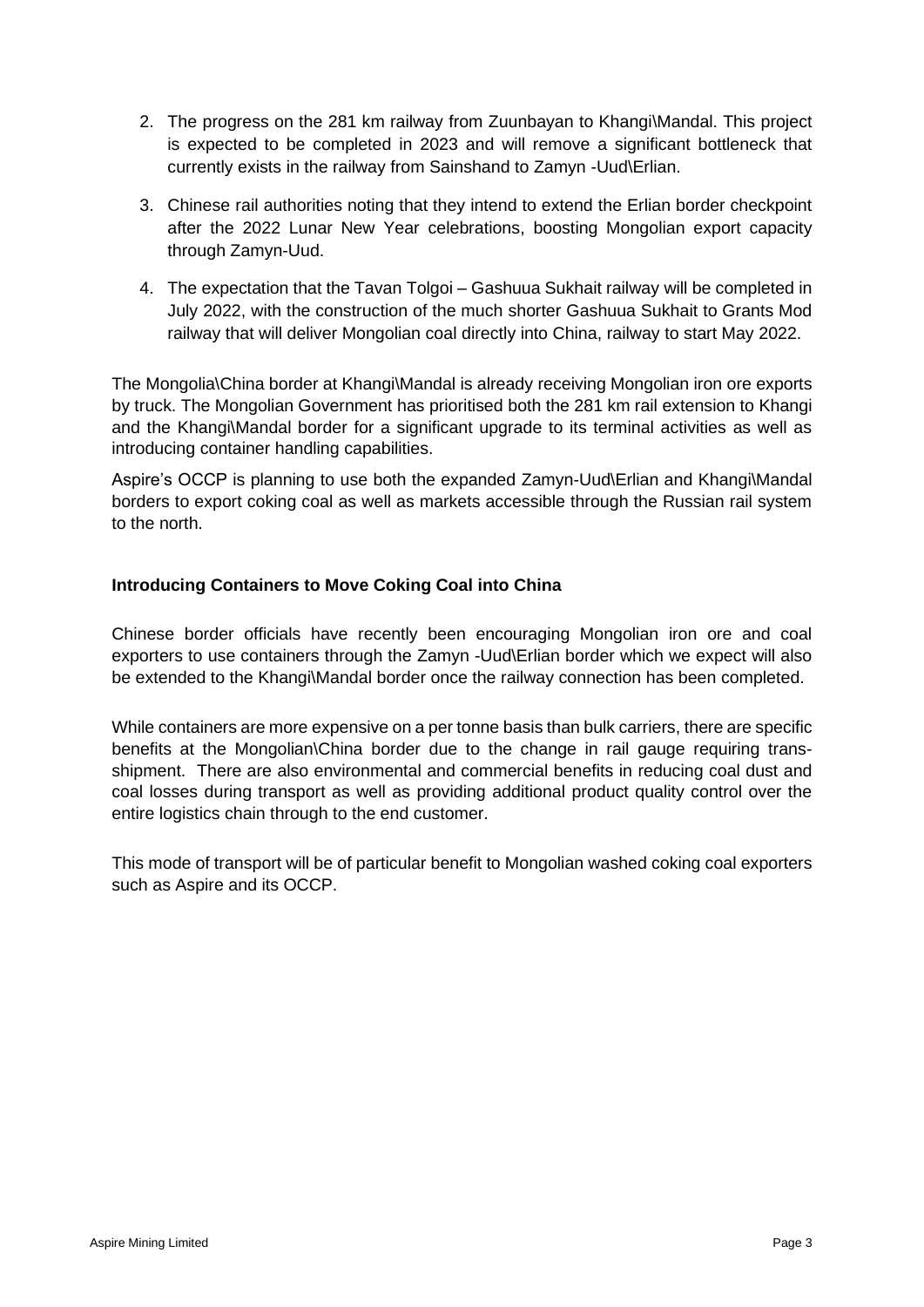

*Figure 2: Coal Container Transfers Lianyungang Port, China.*

This announcement is authorised for release by the Chairman.

**- Ends -**